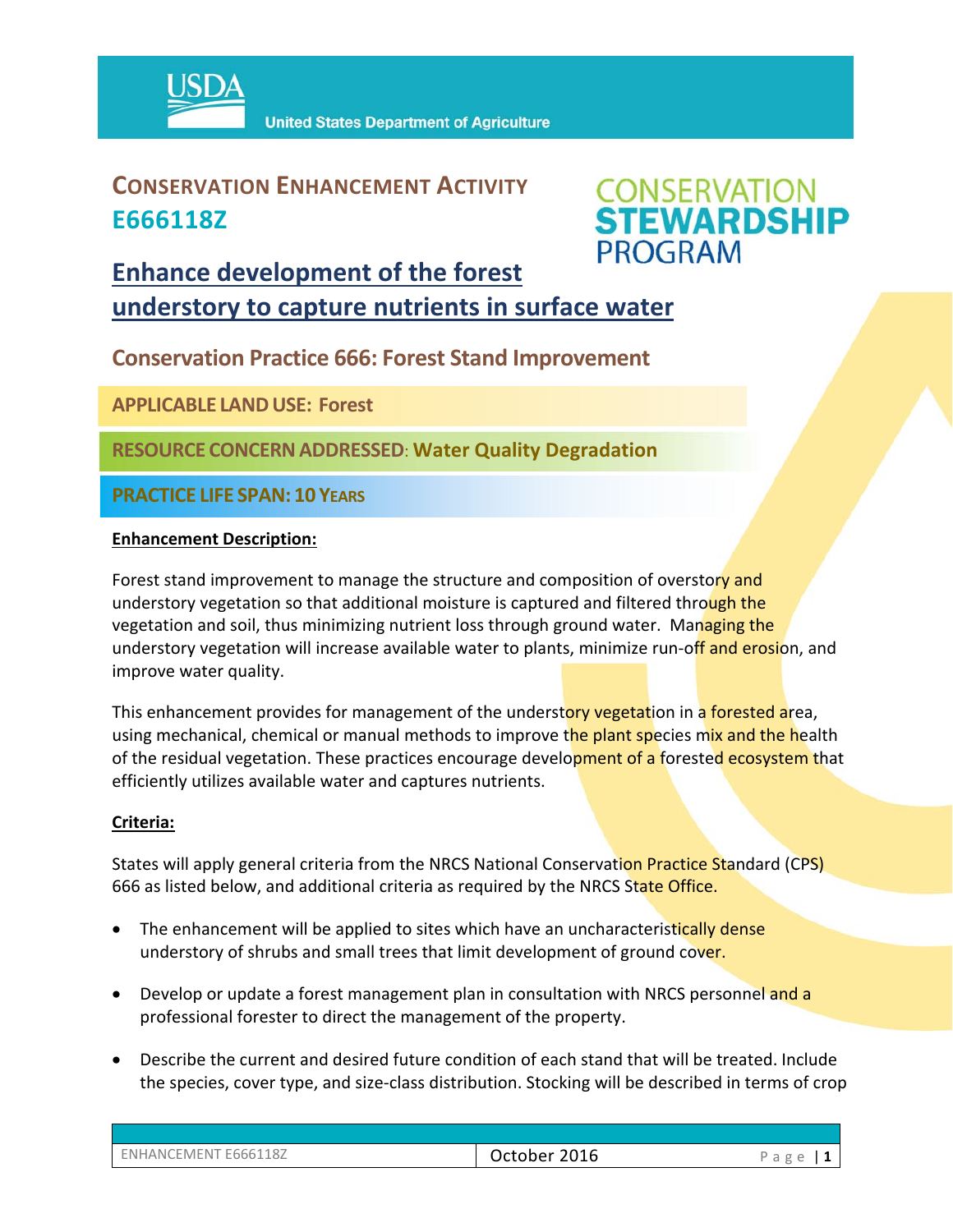

**United States Department of Agriculture** 

trees per acre, basal area per acre, trees per acre, between‐tree spacing, or by any other appropriate and professionally accepted density or stocking protocol.

 Identify and retain preferred tree and understory species to achieve all planned purposes and landowner objectives.

# **CONSERVATION<br>STEWARDSHIP PROGRAM**

- Use available guidelines for species and species groups to determine spacing, density, size‐ class distribution, number of trees, and amount of understory species to be retained. Schedule treatments to avoid overstocked conditions using approved silvicultural/stocking guides.
- Vegetation may be treated by chemical methods such as spraying or single stem treatments, or mechanical methods like a heavy duty brush cutter or similar equipment. Refer to criteria in NRCS Conservation Practice Standard (CPS) Integrated Pest Management (Code 595).
- Time tree felling to avoid buildup of insect or disease populations.
- Implement forest stand improvement activities in ways that avoid or minimize soil erosion, compaction, rutting, and damage to remaining vegetation, and that maintain hydrologic conditions. Protect site resources by selecting the method, felling direction and timing of tree felling, and heavy equipment operation. For temporary access use NRCS CPS Forest Trails and Landings (Code 655), to protect soil and site resources from vehicle impacts.
- Where slash and debris will be generated, use NRCS CPS Woody Residue Treatment (Code 384) to appropriately treat slash and debris, as necessary, to assure that it will not present an unacceptable fire, safety, environmental, or pest hazard. Remaining woody material will be placed so that it does not interfere with the intended purpose or other management activities. Do not burn vegetative residues except where fire hazard or threats from diseases and insects are of concern or when other management objectives are best achieved through burning. When slash and other debris will be burned onsite use NRCS CPS Prescribed Burning (Code 338).
- The acres planned must have an "acceptable growing stock" level of at least the B line on an appropriate stocking chart.
- *This enhancement requires implementation of the following activities (a through d) in the area where the enhancement applies.*
	- a. Excessive volatile live vegetation and woody debris –When volatile, live grasses and shrubs and/or woody debris are present, a reduction of these fuels may be accomplished by using heavy duty brush cutters or similar equipment.

| ENHANCEMENT E666118Z | 2016<br>October | ◡ |
|----------------------|-----------------|---|